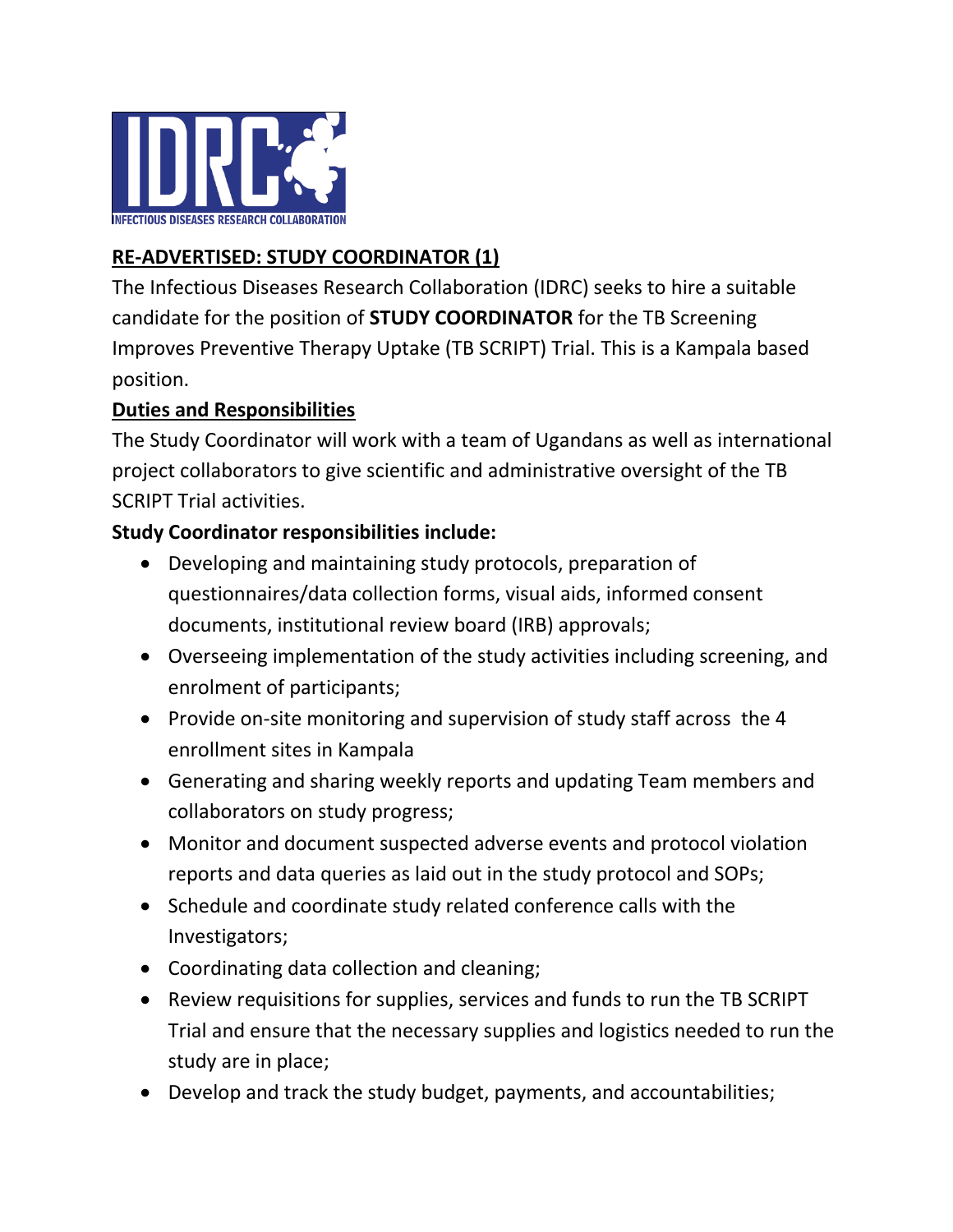- Supervise, appraise staff and monitoring staff performance and output on the TB SCRIPT Trial;
- Arrange for, coordinate and facilitate structured continuous protocol trainings of the study staff;
- Develop periodic works plans for the study;
- Participate in preparing data for presentation/publication
- Responsible for maintaining the good image of IDRC/TB SCRIPT Trial at both internal and external fora.
- Ensure that the organization's property under his/her care are appropriately utilized and well maintained.

### **Required qualifications and other desirables for the job:**

1. Bachelor's degree in Medicine and a Master's Degree in Public Health or a related field with a valid annual practicing license

2. Prior experience working as a **Study Coordinator** on trials and/or longitudinal studies for a minimum of 2 years

- 3. Good working knowledge of TB and HIV care and treatment
- 4. Possess a GCP and HSP certificate
- 5. Demonstrate Fluency in spoken and written Luganda.
- 6. Knowledge of Microsoft Office (Word, Excel, Power Point)

7. Demonstrate experience with management of data especially with quantitative data management packages (e.g., STATA).

8. Excellent communication, organizational and interpersonal skills

- 9. Ability to work under stringent deadlines and to work independently
- 10. Excellent attention to detail

### **How to apply:**

Submit your applications using this link on the IDRC website: http://idrcuganda.org/careers.html

# **ADDITIONAL IMPORTANT COMMENTS:**

1. All applications must be submitted on or before **Friday,1st July 2022 at 5:00 pm.**